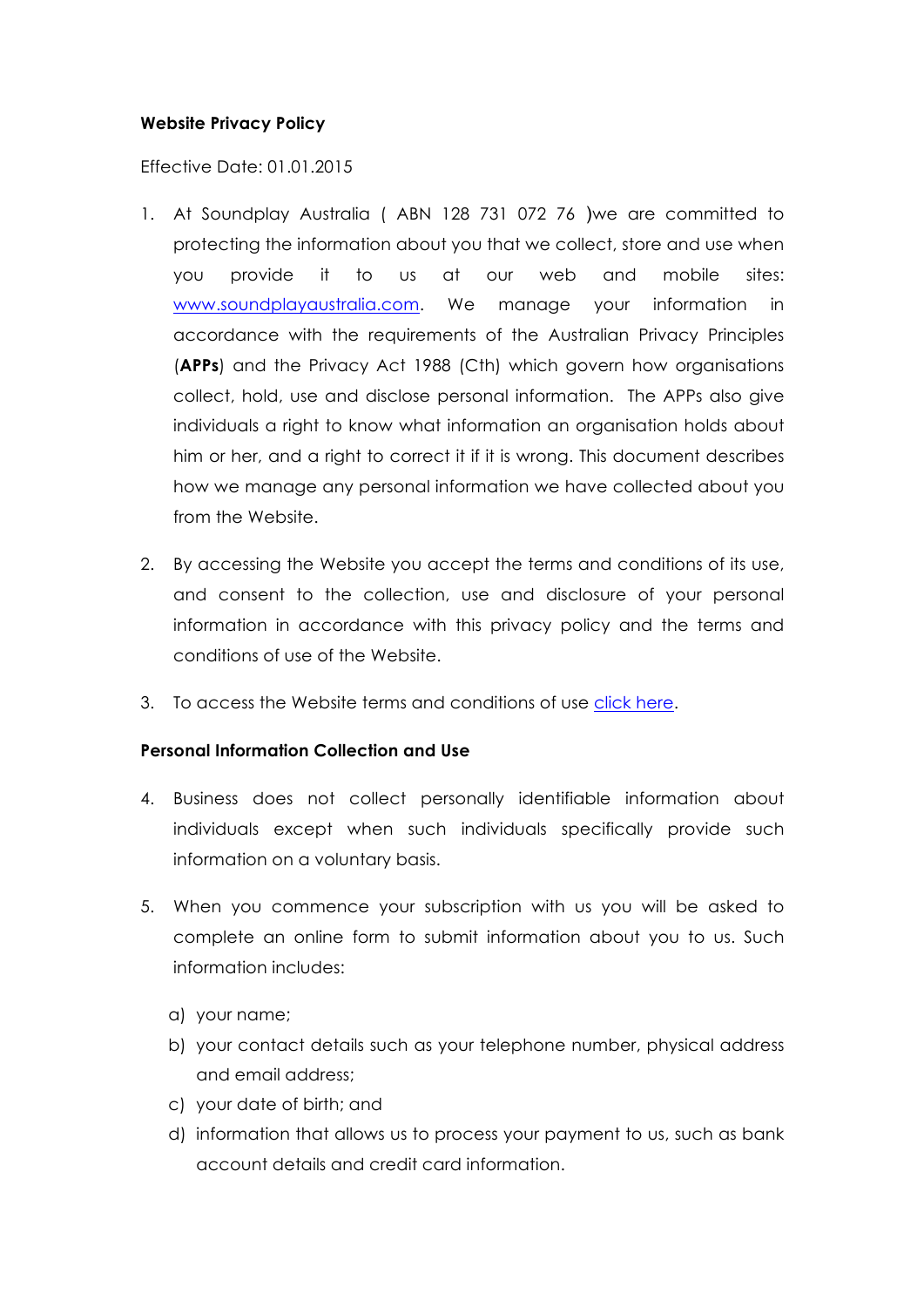## **What we do with Your Personal Information**

- 6. We collect, hold and use your personal information for a number of purposes, generally, we use the information that we collect to:
	- a) assist us in providing goods and services to you;
	- b) contact you or respond to your queries;
	- c) display, update and maintain the content of the Website;
	- d) tailor your experience of the Website and our communications to you; and
	- e) send information about product launches and promotions, regular email communications or newsletters outlining news, services or events.

## **General uses**

- 7. We may use the information that we collect from you:
	- a) to advertise our services and the Website;
	- b) for our internal administrative, marketing and planning requirements;
	- c) to compile and report statistics, with all the relevant personal and/or proprietary information de-identified prior to the completion of such statistics; and
	- d) for purposes that are expressly permitted under any agreement with you.

#### **To whom will Soundplay Australia disclose my personal information to?**

- 8. We do not disclose contact information about you publicly or to other third parties by us unless it is authorised or required by law (or when we believe that disclosure is necessary to protect our rights and/or to comply with a judicial proceeding, court order, or legal process served on us in relation to the Website) or as otherwise outlined in this policy.
- 9. From time to time, we will also disclose your personal information (on a confidential basis) to agents and others that we use in the ordinary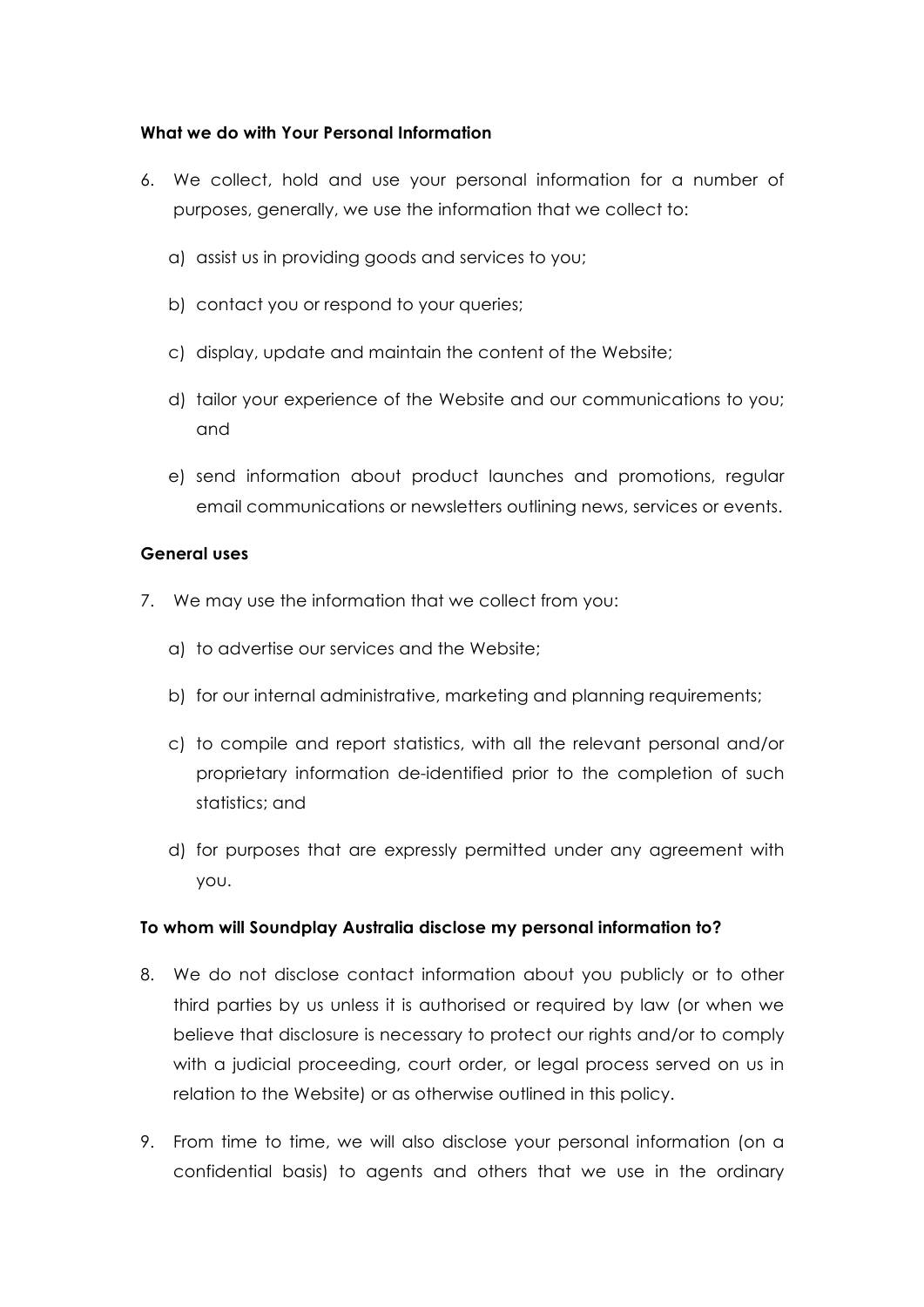operation of our business, such as account and billing, shipping and fulfillment, marketing and promotion, user experience research and surveys, website hosting and support and maintenance. We will only disclose your information to the extent required for the limited purpose of the third party providing services contracted to us so that we may service you.

- 10. If Business is involved in a merger, acquisition, or sale of all or a portion of its assets, your personal information or other information may be part of the transferred assets.
- 11. We may also disclose aggregated data (in a form that does not identify you individually) to our advisors for the purposes of conducting market and user experience analysis.

## **Testimonials**

12. We publish customer testimonials on our website, in social media profiles, on our Youtube channel and within advertising creative material. These testimonials may contain personally identifiable information. We obtain your written consent at the time the testimonial is recorded. If you want your testimonial removed please contact us at info@soundplayaustralia.com

#### **Manner of Collection**

13. We will use reasonable endeavors to only collect information directly from you. If you are disclosing details of another person (for example, where you are subscribing on their behalf), it is your sole responsibility to ensure that that person understands and consents to the collection, use and disclosure of their personal information in the manner set out in this policy.

#### **Website User Experience Tracking**

14. We use Google Analytics Advertising products: Remarketing with Google Analytics and Google Analytics Demographics and Interest Reporting. Google Analytics collects data about our site traffic via Google Advertising cookies and anonymous identifiers. Data collected via these Google products is not linked with any personally identifiable information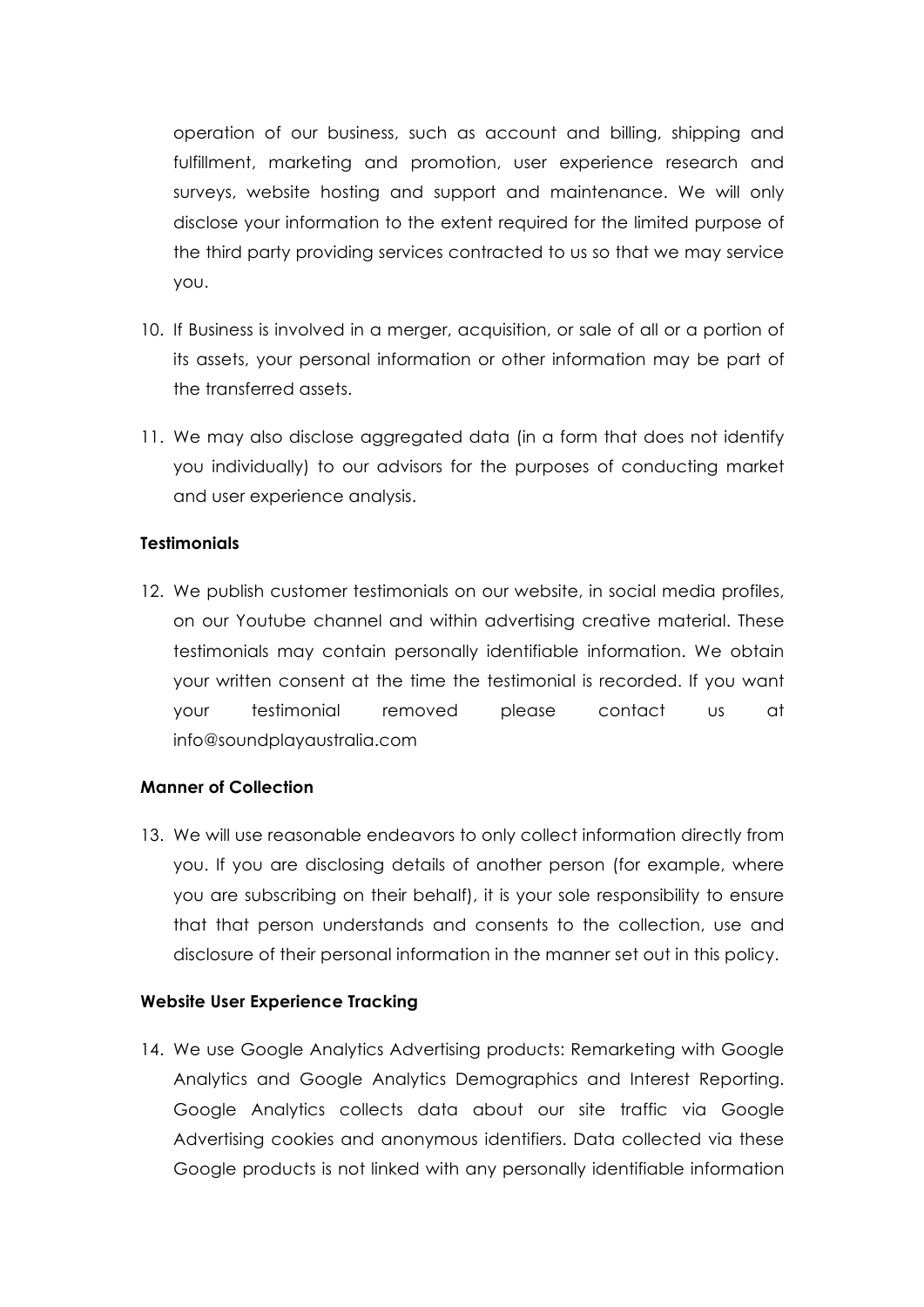you submit while on our Website. If you wish to opt out of the Google Analytics data collection, you may do so on Google's website at https://tools.google.com/dlpage/gaoptout/.

- 15. As is true of most websites and mobile applications, we and, in some instances, our third party tracking-utility partners gather certain information automatically and store it in log files. This information includes internet protocol (IP) addresses, browser type, internet service provider (ISP), referring/exit pages, operating system, date/time stamp, and clickstream data.
- 16. We use this information, which does not identify individual users, to analyse trends, to administer the Website, to track users' movements around the Website and to gather demographic information about our user base as a whole.
- 17. Technologies such as: cookies, beacons, tags and scripts are used by Business and our partners (marketing and development partners), affiliates, or analytics or service providers (online customer support provider, email marketing system). These technologies are used in analysing trends, administering the site, tracking users' movements around the site and to gather demographic information about our user base as a whole. We may receive reports based on the use of these technologies by these companies on an individual as well as aggregated basis.
- 18. We use cookies for authentication purposes and to tailor the site to user preferences. Users can control the use of cookies at the individual browser level. If you reject cookies, you may still use our site, but your ability to use some features or areas of our site may be limited.
- 19. We may use local storage objects (LSOs) such as HTML5 to store content information and preferences.
- 20. Third Parties, with whom we partner to provide certain features on our site or to display advertising based upon your web browsing activity, use LSOs such as HTML5 to collect and store information.

#### **Social Media Features**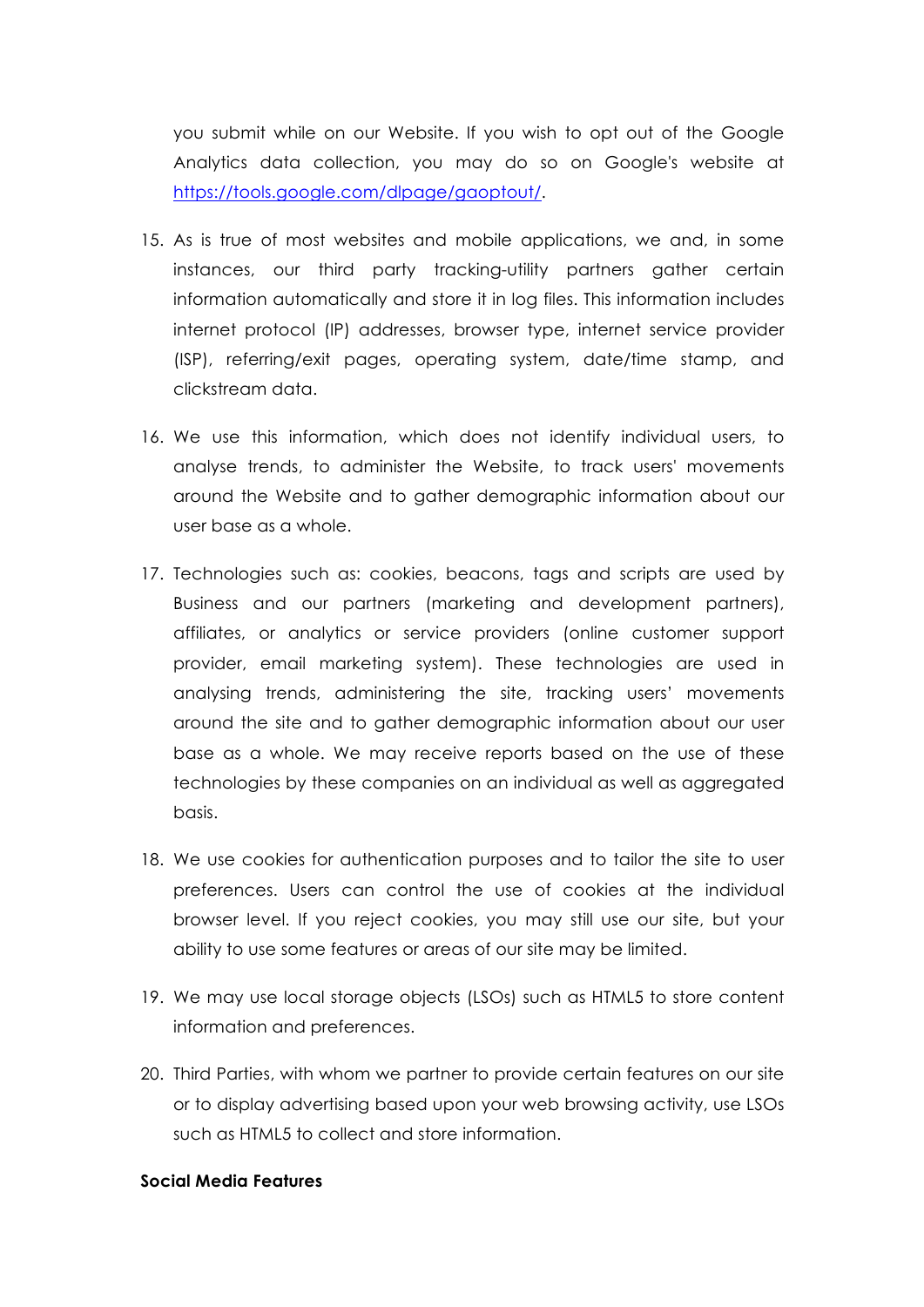21. The Website includes Social Media Features, such as the Facebook Like button. These features may collect your IP address, which page you are visiting on our Website, and may set a cookie to enable the feature to function properly. Social media features and widgets are either hosted by a third party or hosted directly on our Website. Your interactions with these features are governed by the privacy policy of the company providing them.

#### **Marketing Material**

- 22. We may use your personal information to provide you with material, promotions and communications from time to time about services and products available to you from us, or from other service providers in partnership with us, or to invite you to continue to use our services. This information will only come from us. We will not on-sell your personal information to other providers without your consent.
- 23. You may opt out of receiving promotional materials from us at any time by contacting us at [insert email address] or by following the 'unsubscribe' link on the relevant promotional emails.

#### **Protecting and Maintaining Personal Information**

- 24. We will take all reasonable steps to protect the information we hold about you from unauthorised access, use and disclosure, however we cannot guarantee that our systems and stored data will be completely free from third party interception or are free from corruption.
- 25. Certain parts of the Website (such as those parts that require you to provide us with your credit card number) provides the ability for you to transmit information to our Website in an encrypted form by using secure socket layer technology (SSL). However, other parts of the Website are not protected by any form of encryption to protect information you send from your computer to us over the Internet. Further, no method of transmission over the Internet, or method of electronic storage, is 100% secure. In light of this, we cannot ensure or warrant, and do not warrant, the security or privacy of your personal information, including payment and account details. You transmit this information at your own risk. If you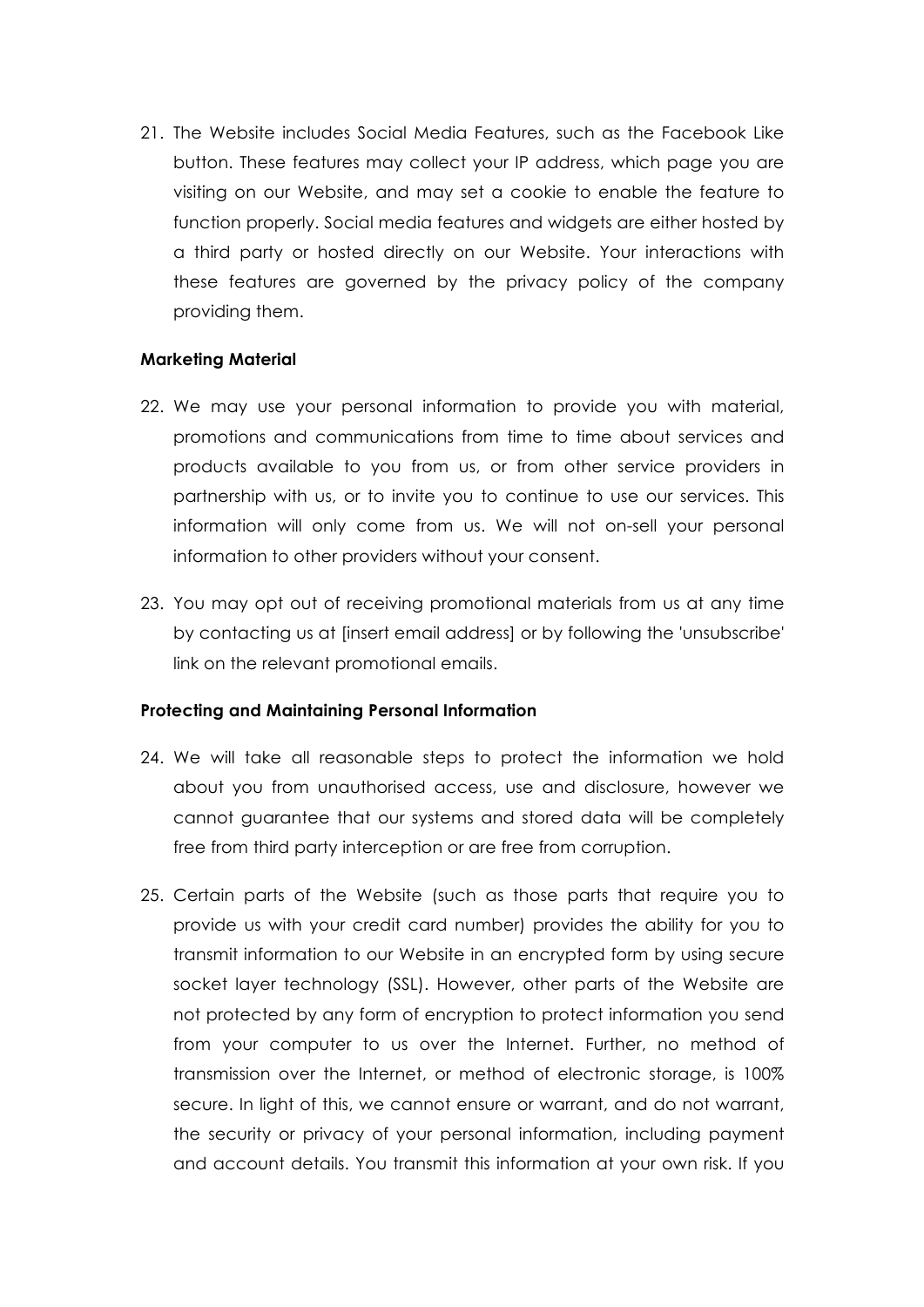have any questions regarding security you can contact us at [insert email address].

26. If you use our Website to link to another site we encourage you to view their terms and conditions of use, privacy policies and security statements before disclosing any of your personal information on those sites.

## **Accessing Personal Information**

- 27. It is your responsibility to advise us of any changes to your personal details to ensure we can keep our records accurate and up to date. If you wish to access the information we hold about you, please submit a request to [insert email address]. If you believe that the personal information we hold about you is incorrect, you are entitled to request amendment of such information. If we do not agree that there are grounds for amendment, then we will add a note to the personal information stating that you disagree with it. You may also request that we delete the personal information that we hold about you. Please note that if we delete your contact information, we may not be able to provide you with the subscribed service.
- 28. If you request us not to use personal information in a particular manner or at all, we will adopt reasonable measures to observe your request but we may, to the extent permitted by law, still use or disclose your information if you subsequently consent to the disclosure or we believe the use or disclosure is reasonably necessary to assist a law enforcement agency or as otherwise required or authorised by law. If you know the information we hold about you is not accurate or complete, please notify us. We will respond to requests for access within 30 days.
- 29. We will retain your information for as long as your subscription is active or as needed to provide you services. We will retain and use your information as necessary to comply with our legal obligations, resolve disputes, and enforce our agreements.

## **PRIVACY CONCERNS**

30. If you have any concerns about how we handle your personal information or require further information, please contact the Privacy